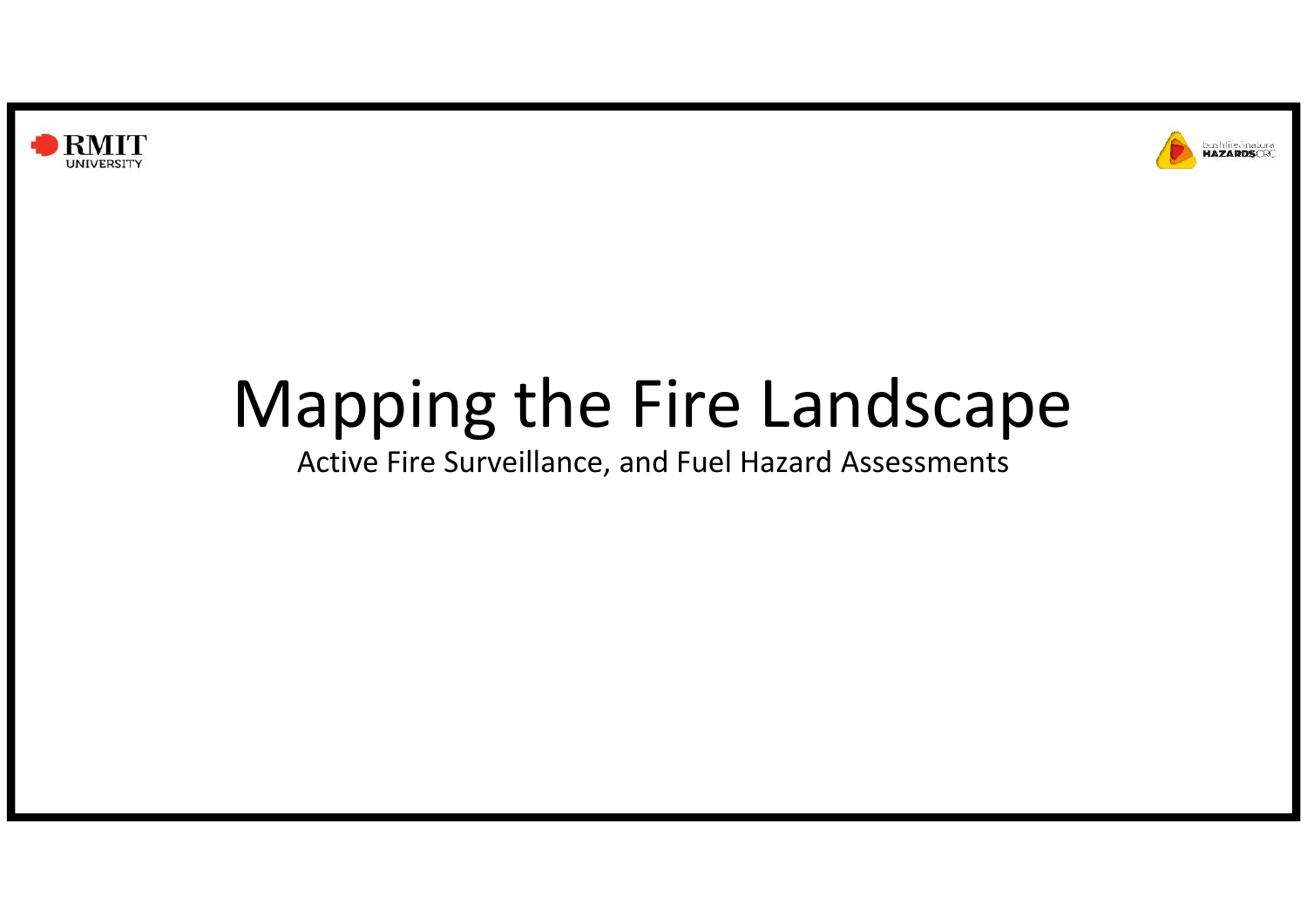## Active Fire Surveillance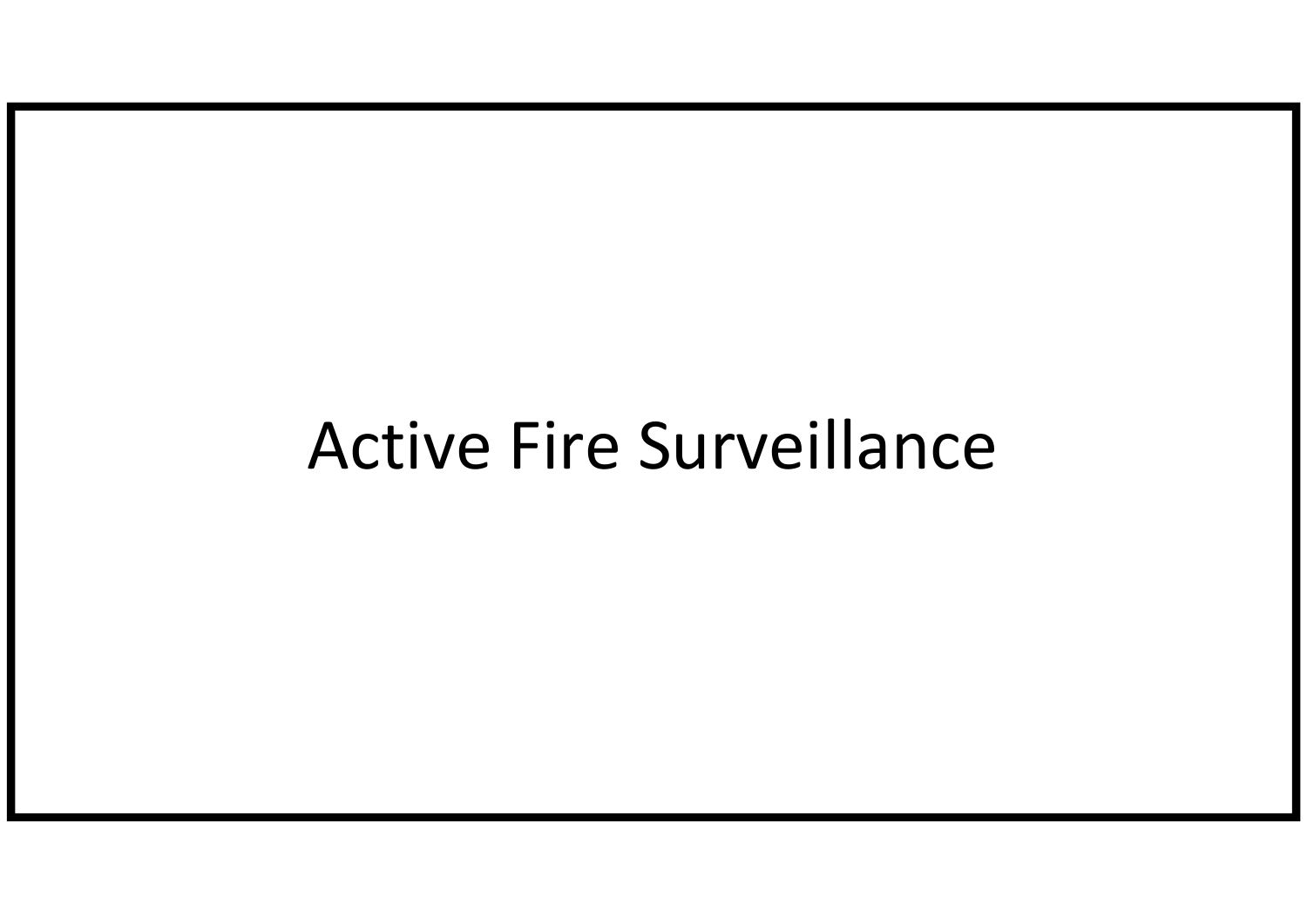## Active Fire Surveillance

**The Problem:** Continuous and timely detection and mapping of active fire across the Australian continent

**Opportunity:** Launch of the geostationary satellite, Himawari-8, providing 10 minute observations in near-real time

**Solution:** Two new innovative algorithms that take advantage of the temporally data rich source provided by Himawari-8 to provide:

- early detection of fires using robust BAT fitting method
- 10 minute observations of fire-line activity at an improved spatial resolution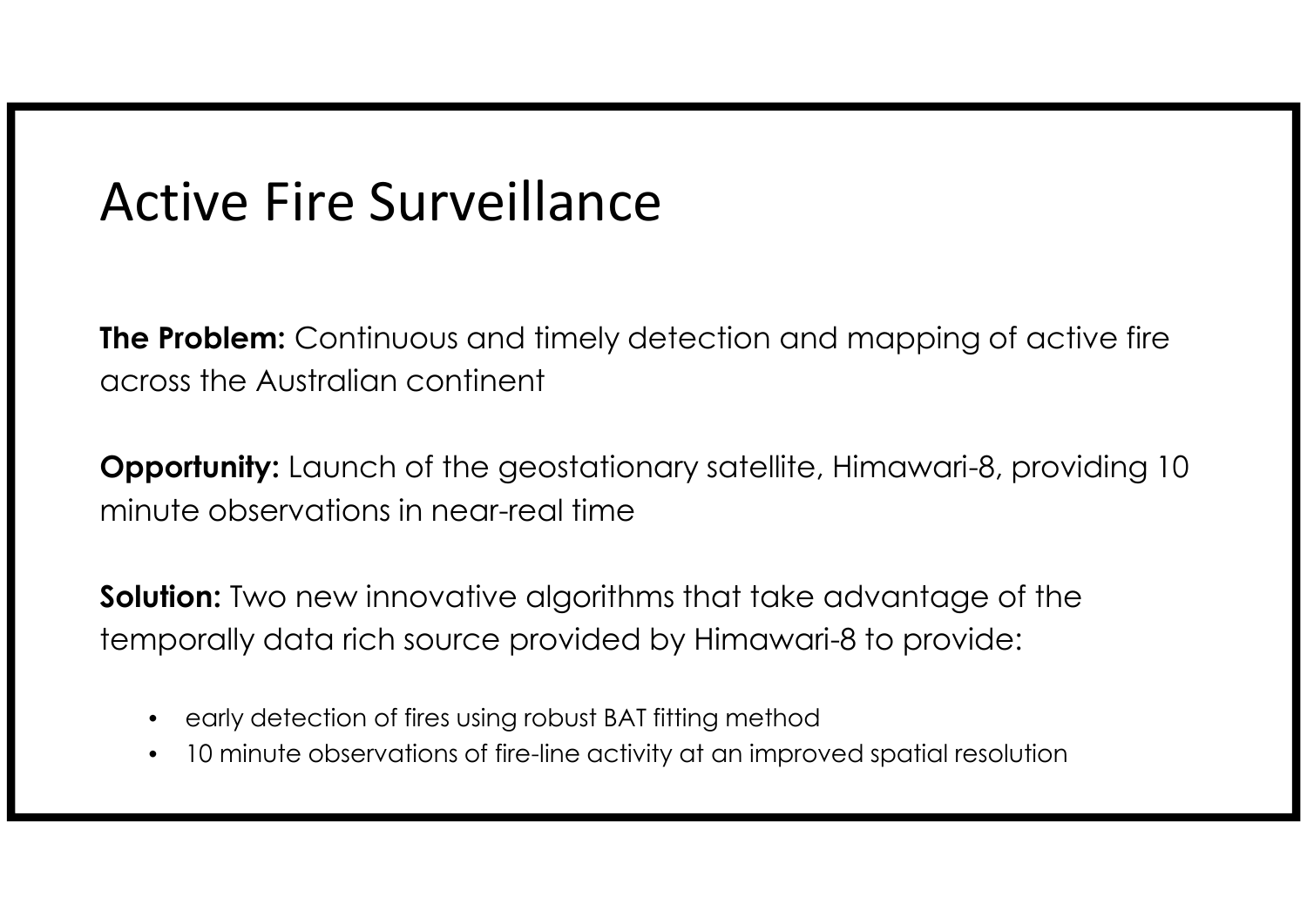#### Active Fire Surveillance - Detection



Advantages over pixel-based training data include increased availability of data for fitting, reduced error of fitting through periods of cloud and reduced processing load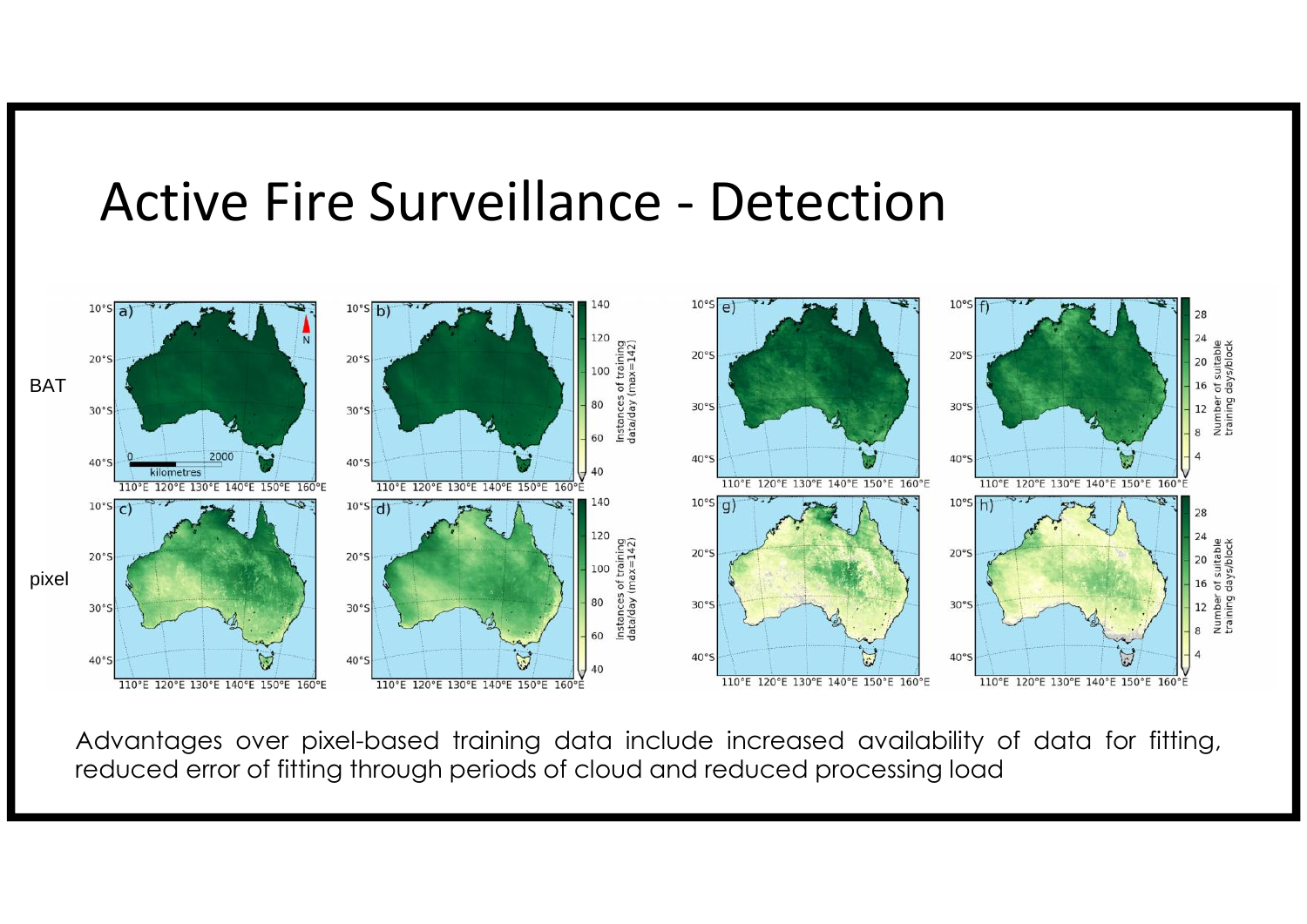#### Active Fire Surveillance - Detection

Example showing fire detected at least  $3 \frac{320}{220}$ hours earlier than the<br>first detection by<br>standard LEO fire first detection by standard LEO fire products

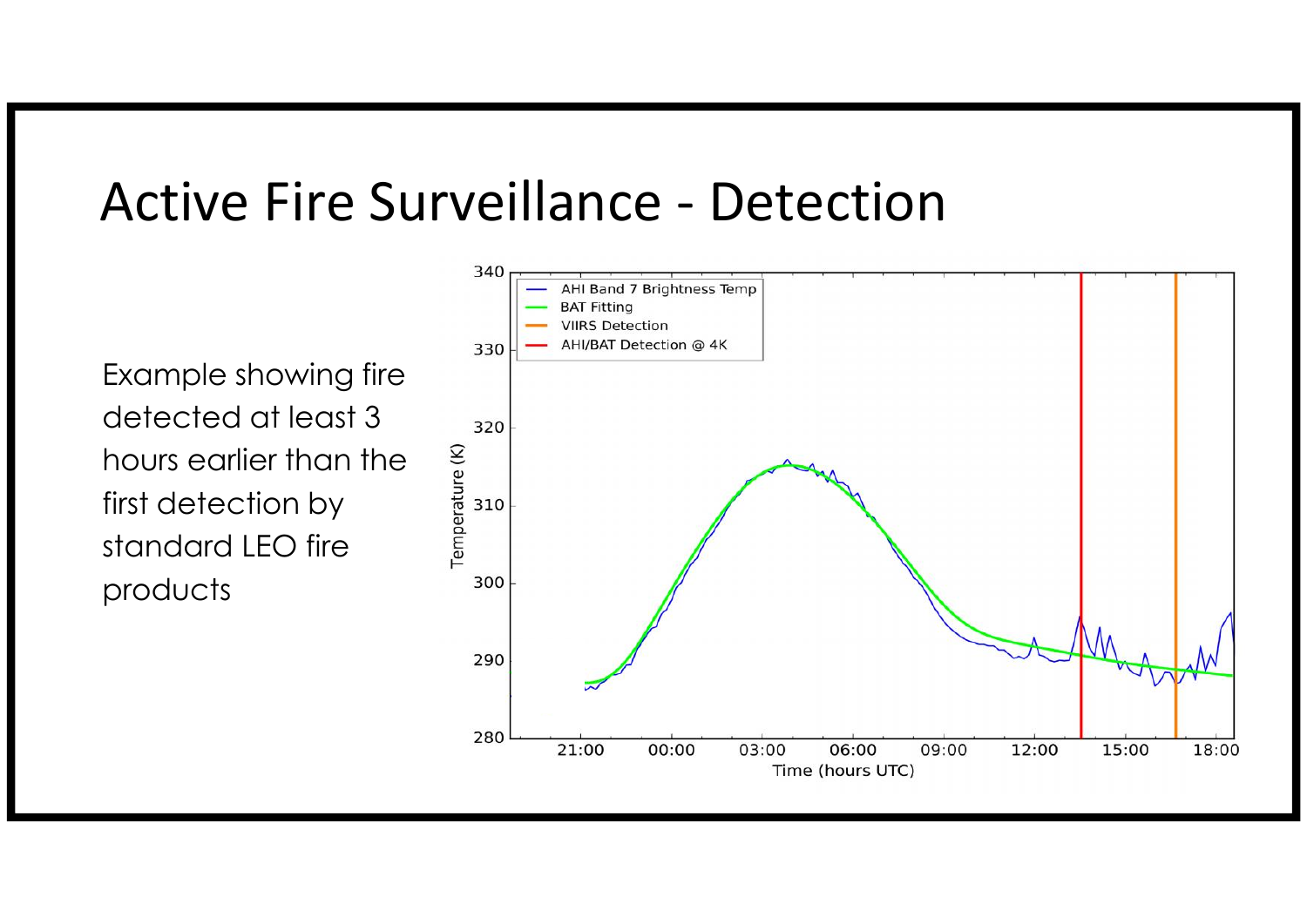### Active Fire Surveillance – Detection Performance



**Detection Performance (fitting start time 22hrs prior to a burned area detection)**

| Detections @ 4K          | <b>Detection</b><br>(in 24hr period) | Average diff in detection time<br>(LEO - AHI) |  |
|--------------------------|--------------------------------------|-----------------------------------------------|--|
| No LEO Active Fire       | 56.0%                                | N/A                                           |  |
| <b>VIIRS Active Fire</b> | 84.7%                                | 2 hrs, 7 mins                                 |  |
| <b>MODIS Active Fire</b> | 91.3%                                | 5 hrs, 42 mins                                |  |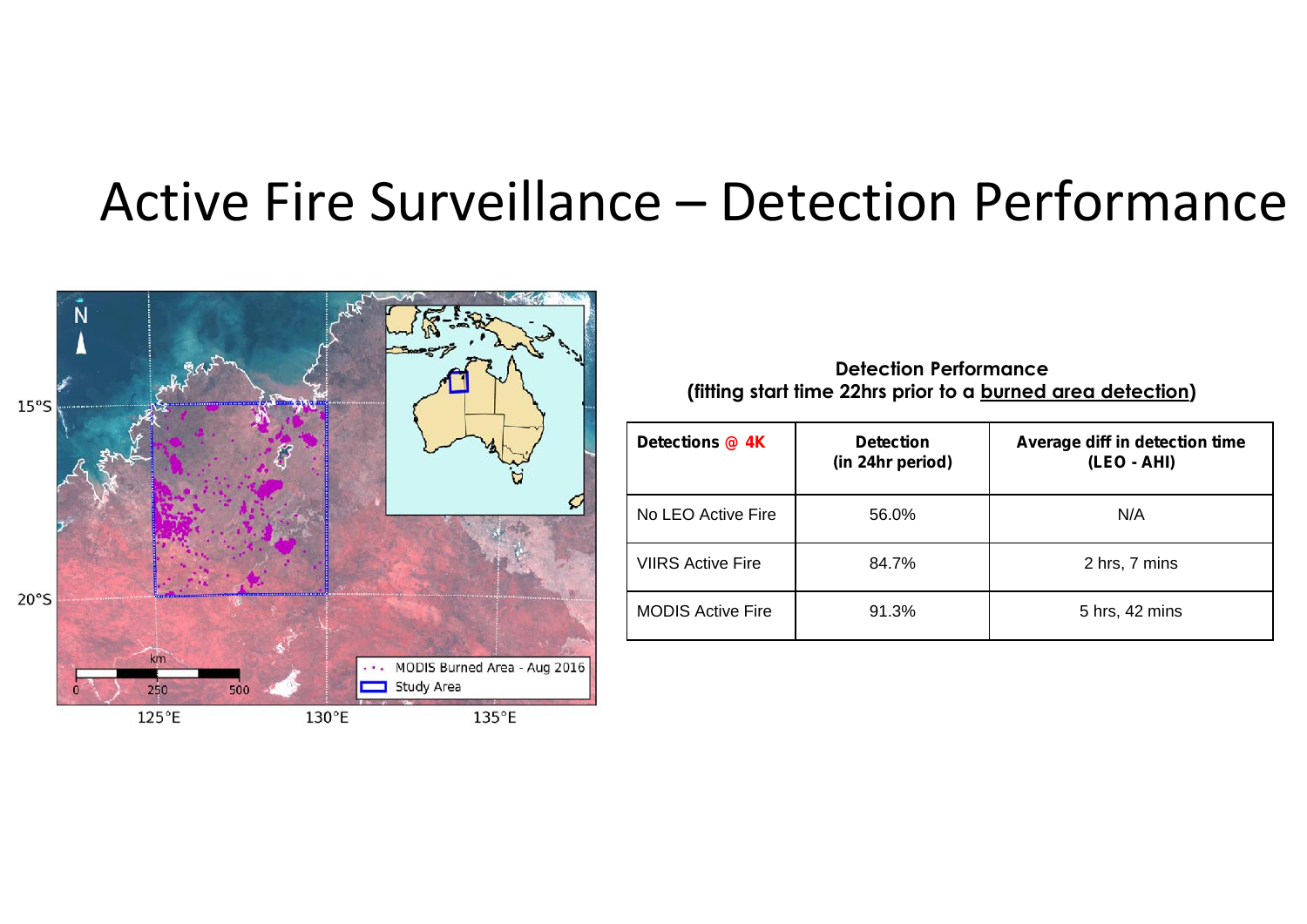## Active Fire Surveillance - Mapping



Case study: Broome Wildfire, September 2015

(Also trialled against operational European fire product for SEVIRI showing significant improvement in detection accuracy.)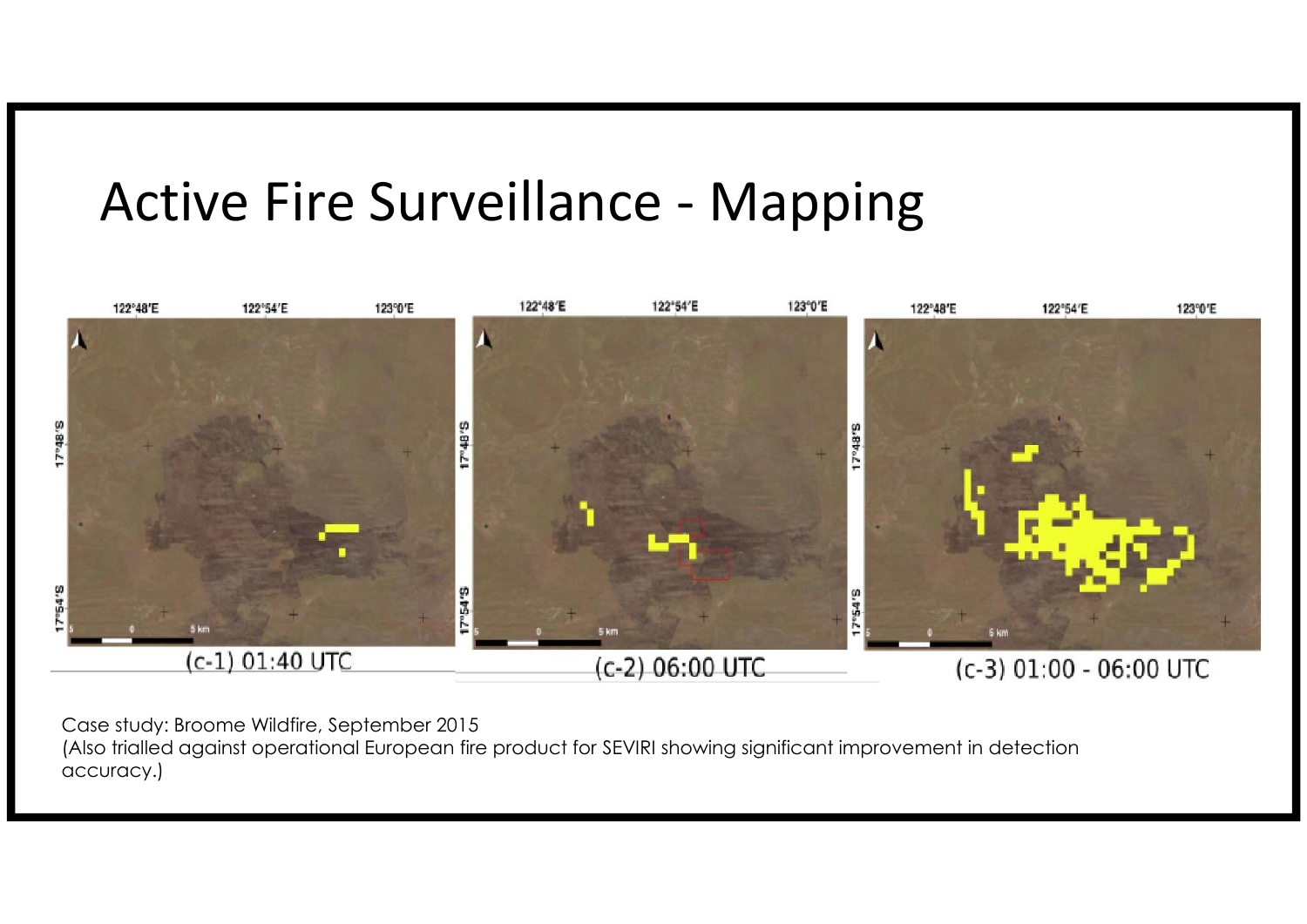# Fuel Hazard Assessments (Fuels3D)

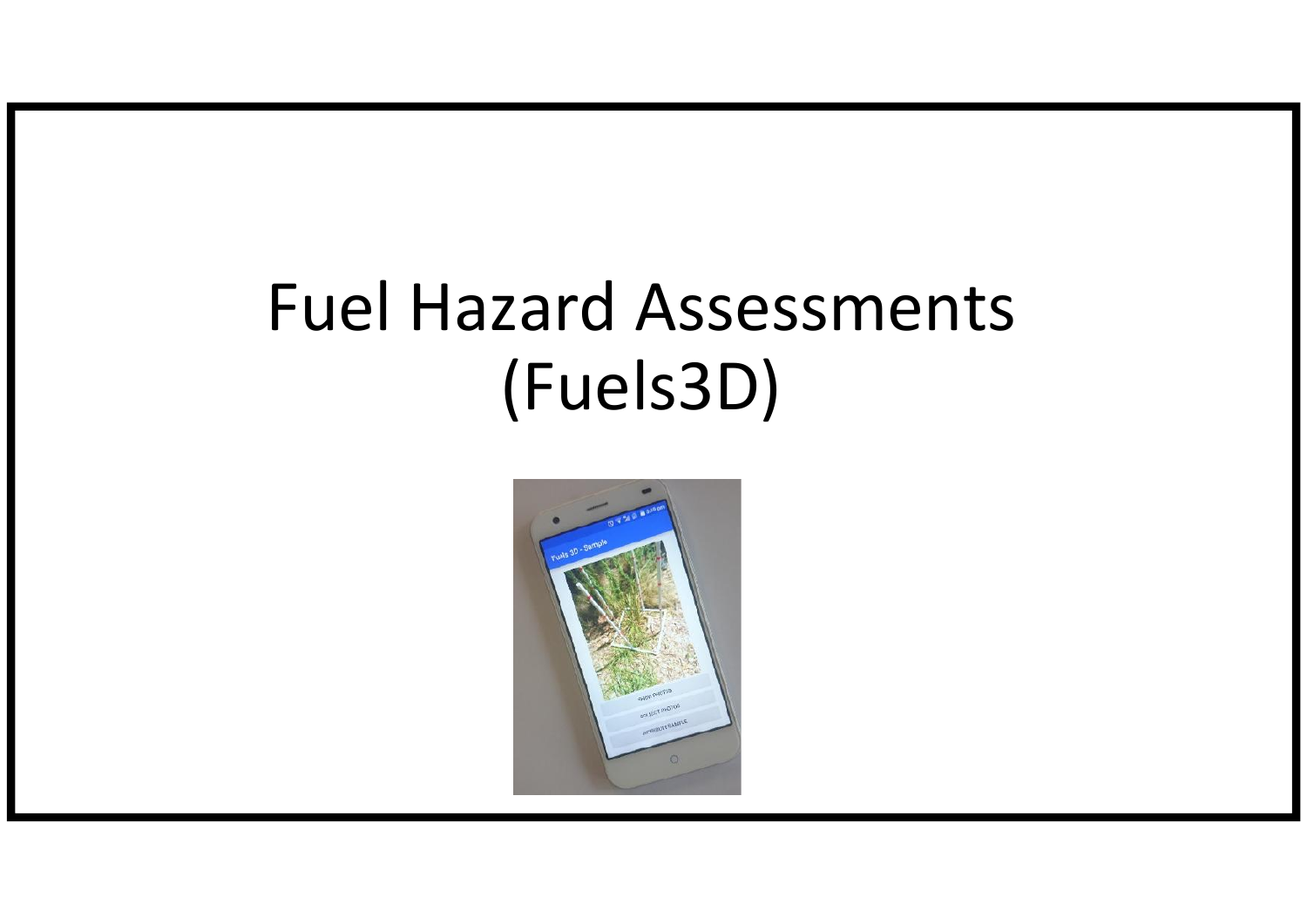## Fuel Hazard Field Assessments

**The Problem:** Lack of repeatability and reliability with current field fuel hazard assessments

**Opportunity:** To bring together smartphone technology with advances in computer vision and photogrammetric techniques

**Solution:** An app – Fuels3D – that manages image capture in the field to produce accurate 3D point clouds from which repeatable, quantifiable surface and near-surface fuel hazard metrics are calculated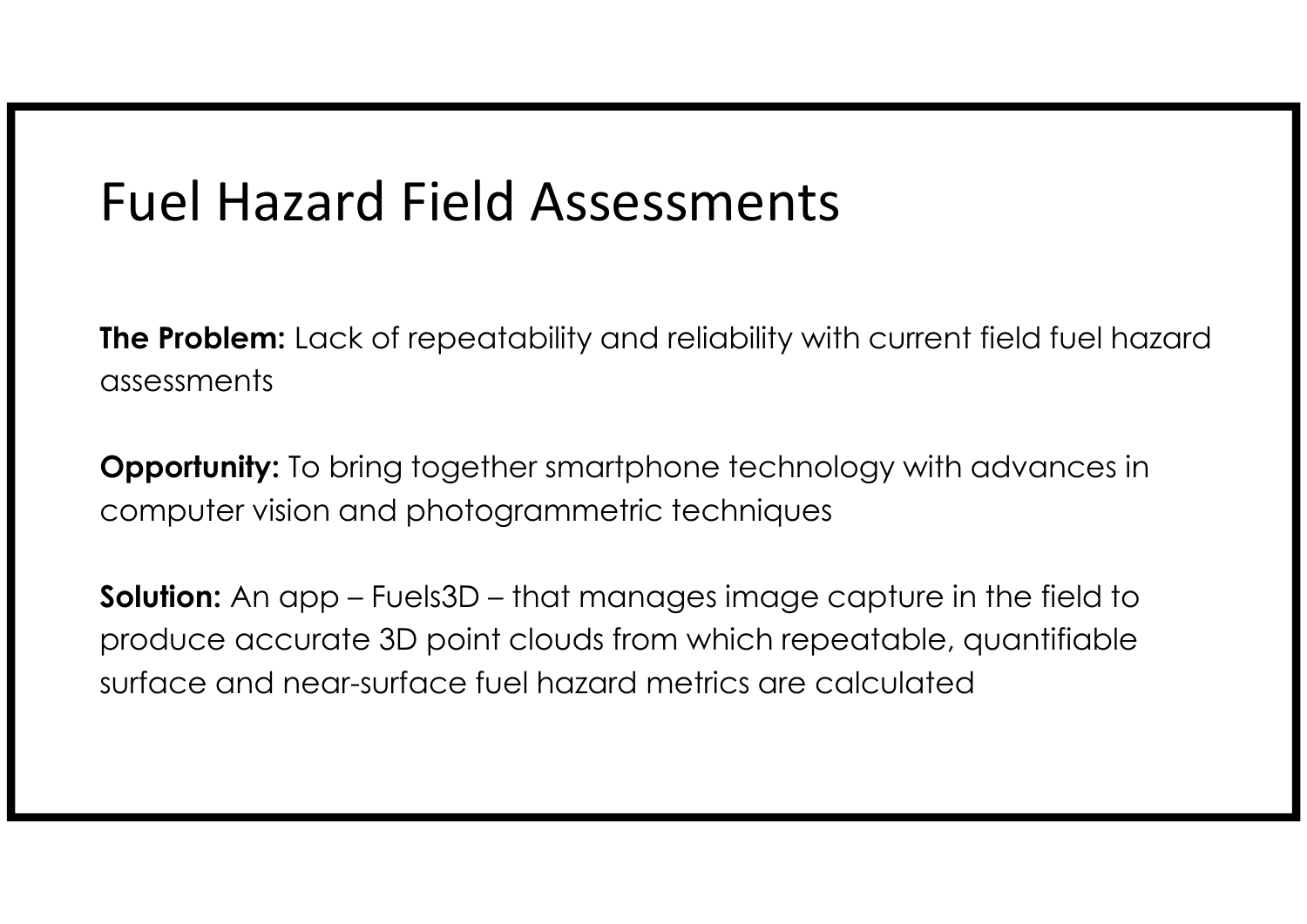## Fuel Hazard Field Assessments - Fuels3D

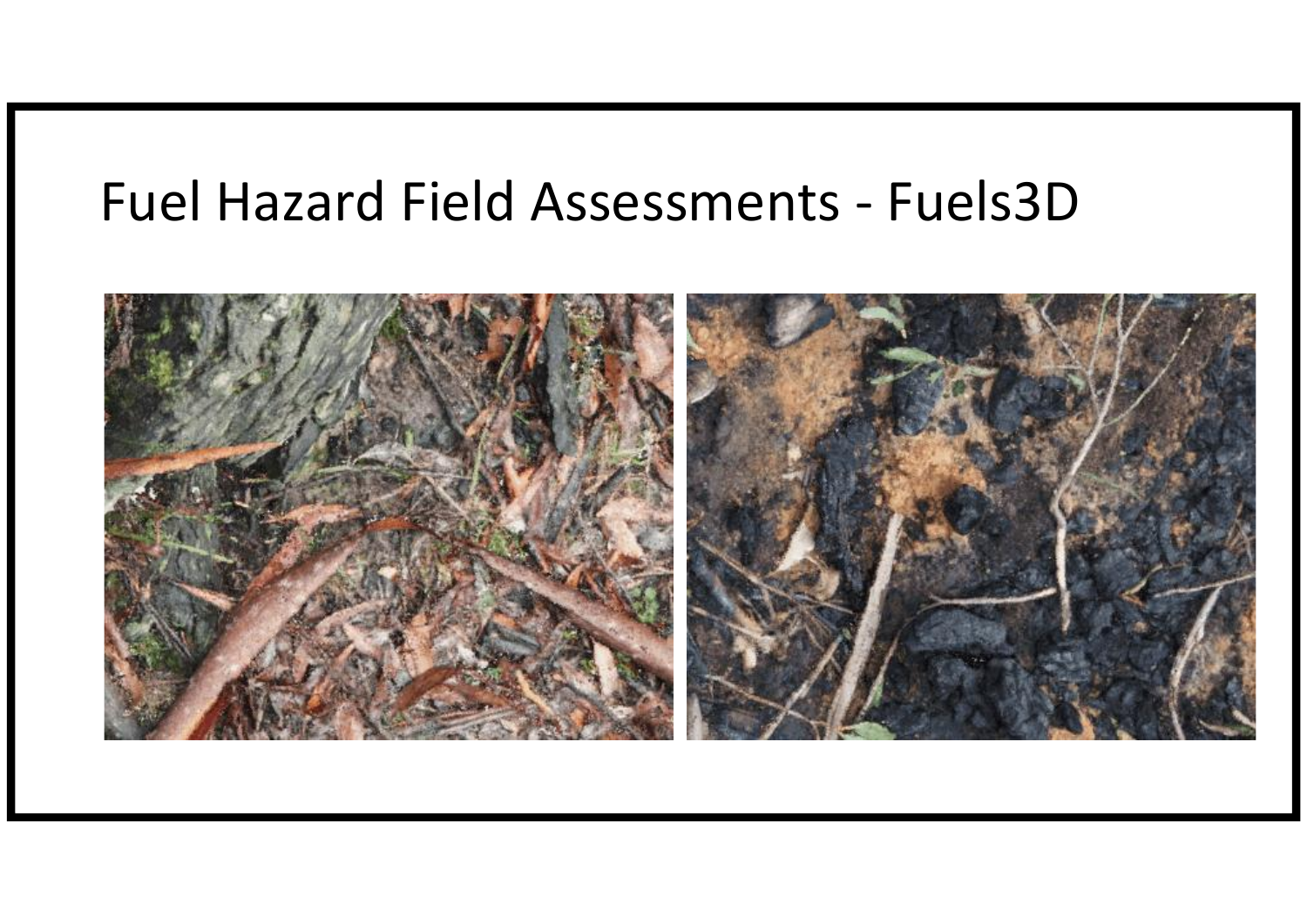#### Fuel Hazard Field Assessments - Fuels3D

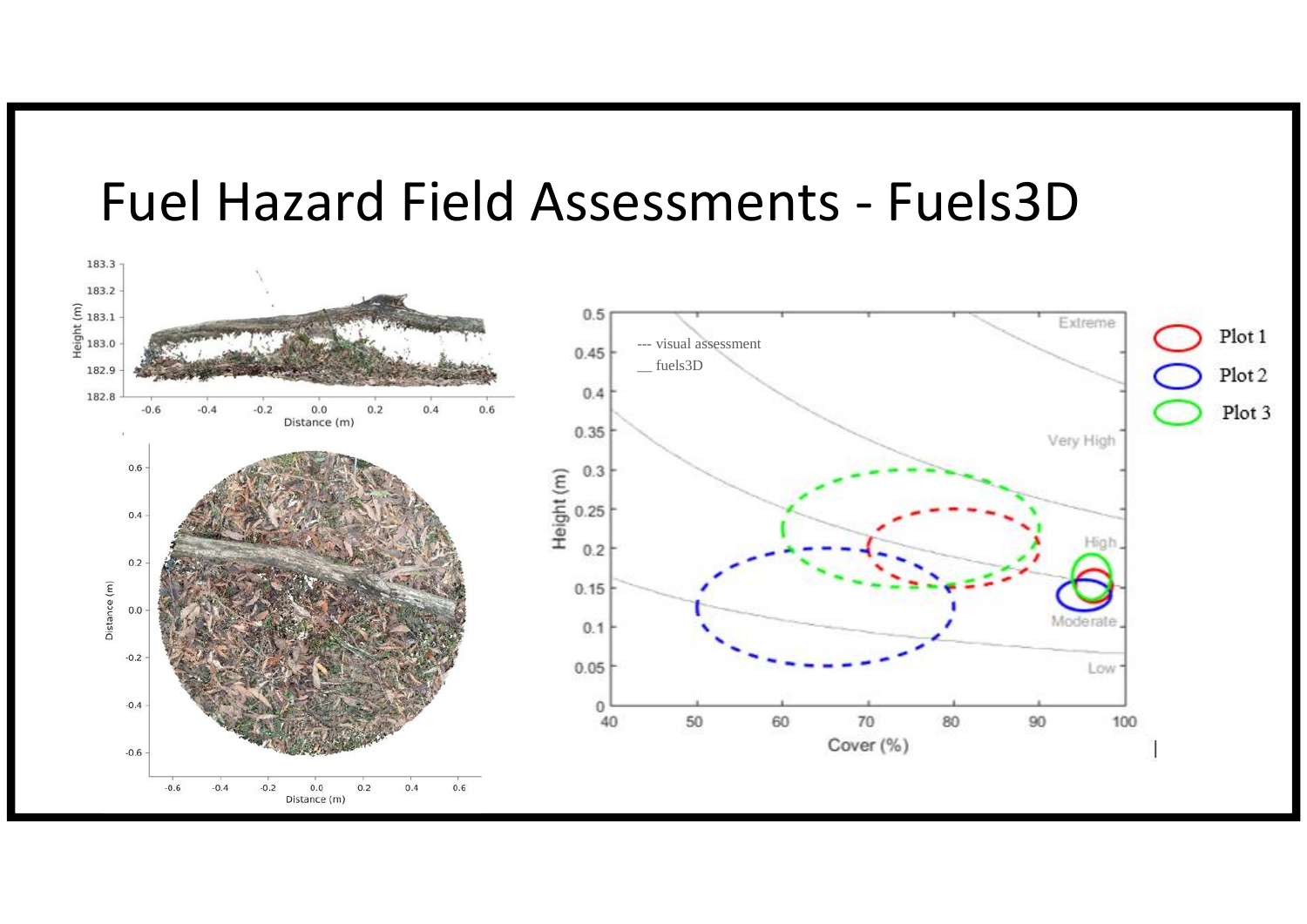## Taking Fuels3D to the Sky